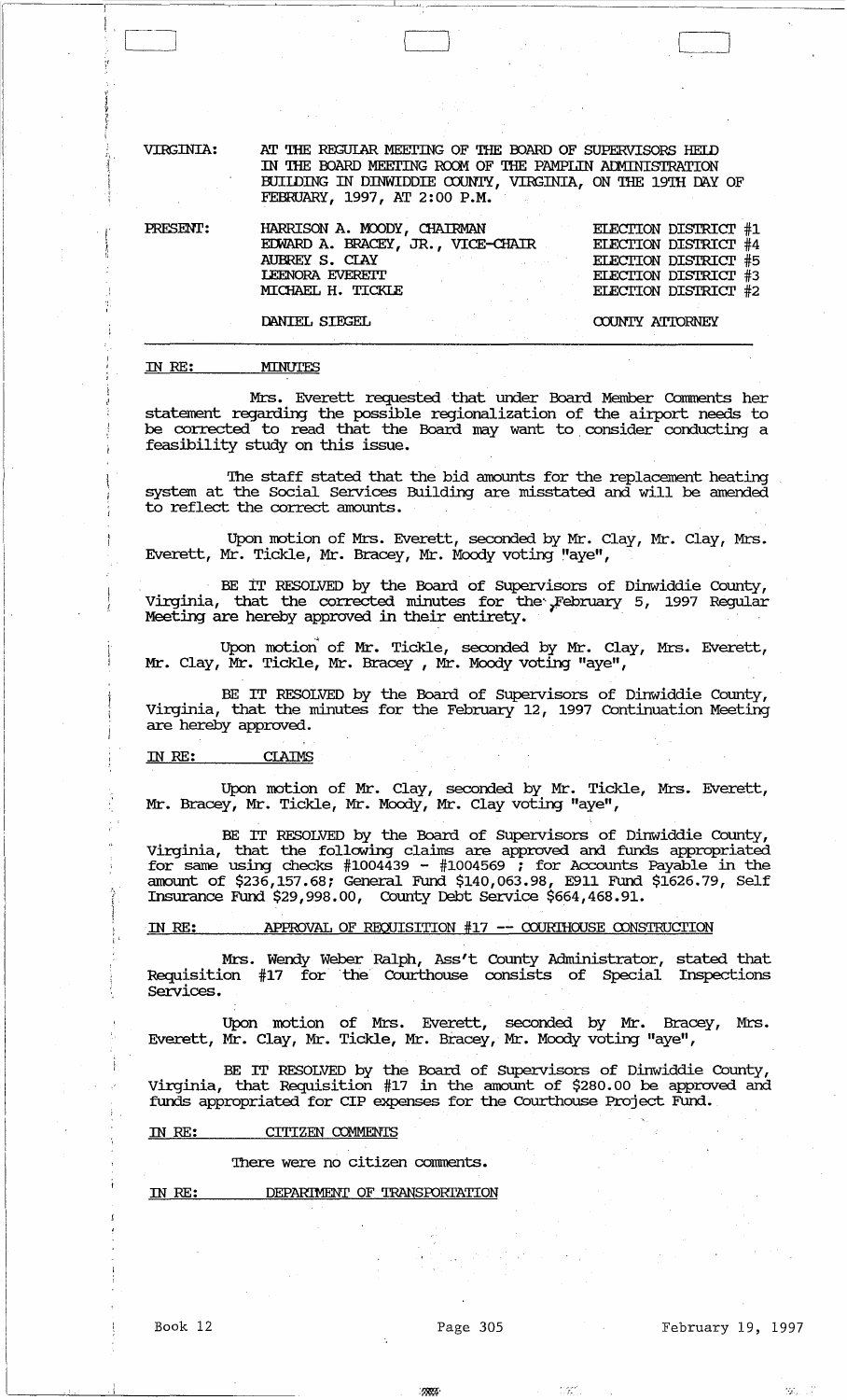Mr. Harold Dyson, Ass't. Resident Engineer, came before the Board and stated that he had nothing to present but he was available for any questions.

Mr. Clay inquired as to the status of the construction of the bridge on Nash Road. Mr. Dyson stated that he was unsure when that project would be completed. He did state that the grading on the project has been delayed due to the ground being so wet.

Mrs. Everett requested that a "No Dumping" or "No Littering" sign be placed on Vaughan Road in the vicinity of 7008 Vaughan Road.

Mr. Moody requested that yellow lines be painted on the roadway at the intersection of state Routes 613 and 642.

#### IN RE: COMMISSIONER OF THE REVENUE -- REPORT

Mrs. Deborah M. Marston, Commissioner of the Revenue, came before the Board and stated that she did not have anything to present but was available for any questions.

Mr. Bracey asked when he would receive the infonnation he previously requested regarding the cost of mailing the subcontractor questionnaires. Mrs. Marston stated that the infonnation would be available today. Mr. Bracey also inquired as to what the legal requirements are for the assessment of new dwellings. Mrs. Marston stated that once a Certificate of Occupancy is issued, the new assessment is to be made by January 1st of the following year.

Mr. Tickle inquired as to how the Board of Equalization hearings were proceeding. Mrs. Marston stated that the hearings have gone well thus far and that the deadline for scheduling appointments is February 28th. She also stated that any changes to an assessment would not be made by the Board of Equalization until all interviews were completed.

# IN RE: TREASURER -- REPORT

 $\mathfrak{t}$ 

 $\frac{1}{2}$ 

Ì

 $\frac{1}{2}$ 

Mr. william E. Jones, Treasurer, came before the Board and stated that he did not have anything further to report other than the report that he submitted prior to the meeting.

The Board requested that Mr. Jones provide footnotes on his monthly report to assist in understanding the fluctuations in the General Fund Balances.

#### IN RE:  $COMMONWEATIIH ATTORNEY -- REPORT$

Mr. T.O. Rainey, III, Commonwealth Attorney, came before the Board and stated that he did not have anything to present but was available for any questions.

### IN RE: SHERIFF -- REPORT

Mr. Samuel H. Shands, Sheriff, was not present.

#### IN RE: BUIIDING INSPECIOR -- REPORT

Mr. IMayne Abernathy, Building Inspector, came before the Board and stated that he did not have anything further to report other than the report he submitted prior to the meeting.

#### IN RE: . . . . . . ANIMAL WARDEN -- REPORT

Mr. Steve Beville, Animal Warden, came before the Board and stated that he did not have anything further to report other than the report he submitted prior to the meeting.

#### IN RE: DIRECTOR OF PLANNING -- REPORT

Mr. Guy Scheid came before the Board and stated that there was one item in his monthly report which he needed to discuss with the Board. That item pertained to whether or not the Board desires to procure

 $25.7$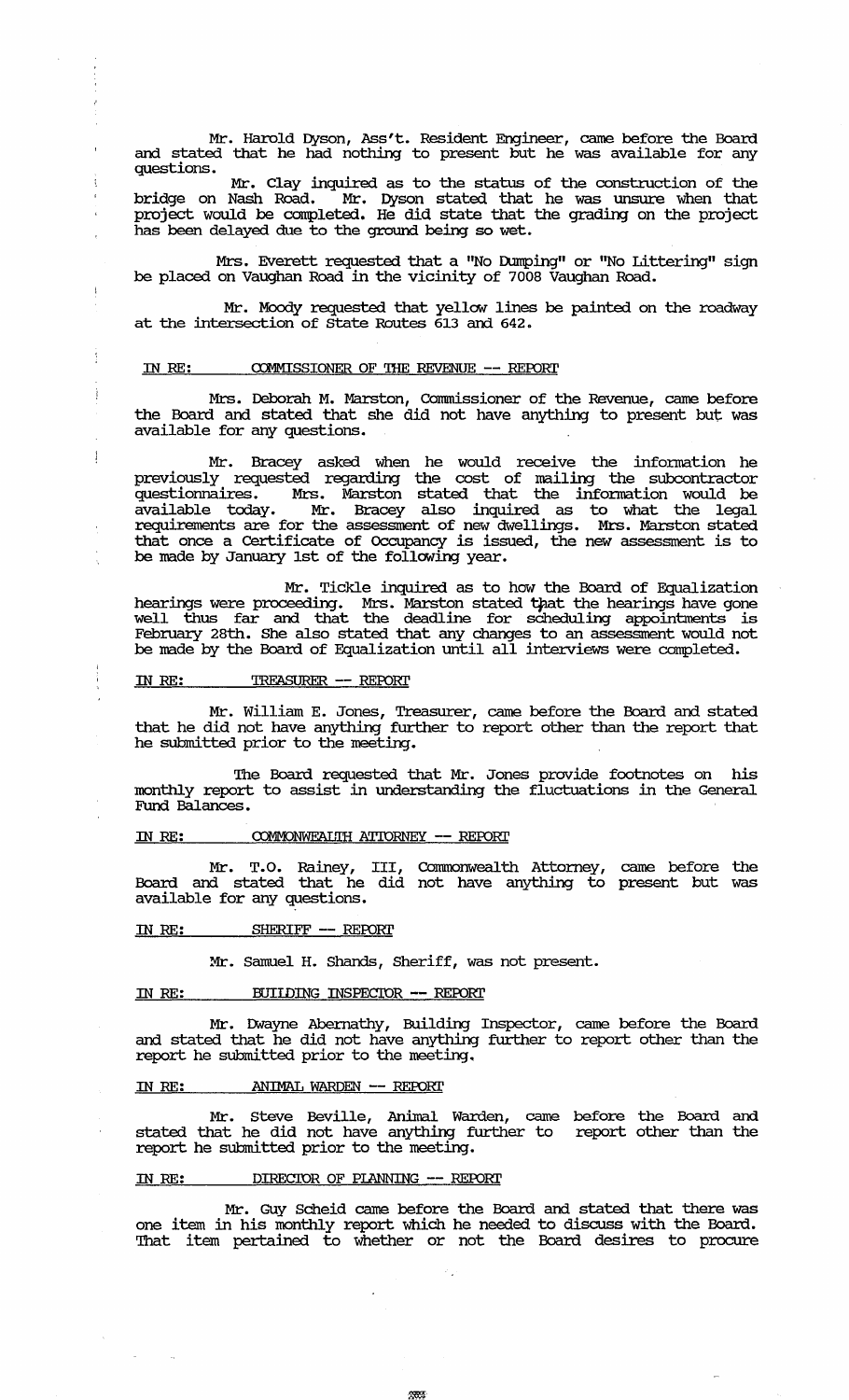administrative services for the administration of the Indoor Plumbing Grant Program.  $\mathbb{C}$  . <br> <br> <br> <br> <br> <br>

**Standard** 

Upon motion by Mrs. Everett, seconded by Mr. Bracey, Mrs. Everett, Mr. Clay, Mr. Tickle, Mr. Bracey, Mr. Moody voting "aye",

BE IT RESOLVED by the Board of Supervisors that the staff is<br>to advertise for the procurement of services for the authorized to advertise for the procurement of services for the administration of the Indoor PlUmbing Grant Program.

#### IN RE: ZONING ArMINISTRA'IOR **-- REroRr**

 $\ddot{i}$ 

٠,

Mr. March Altman, Zoning Administrator, came before the Board and presented his report for the month of January, 1997. He also presented a report which stated the manufactured housing activity in the County for calendar year 1996.·

IN RE: DIRECIOR OF SOCIAL SERVICES **-- REroRr** 

present. Mrs. Peggy McElveen, Director of Social Services, was not

IN RE: SUPERIN1'ENDENT OF SCHooIS **-- REroRl'** 

Mrs. Troillen Seward , Superintendent of Schools requested the Board's reappropriation of the unexpended School Funds from FY-96 in the total amount of \$487,490.37.

Upon motion by Mr. Bracey, seconded by Mrs. Everett, Mrs. Everett, Mr. Clay, Mr. Tickle, Mr •. Bracey, Mr. Moody, voting "aye",

BE IT RESOLVED by the Board of SUpervisors that the unexpended School Funds from FY-96 in the amount of \$487,490.37 be reappropriated to the school system as follows:

| SVRIC Fund                                | \$23,541.80  |
|-------------------------------------------|--------------|
| School Fund - Transportation              | \$400,500,00 |
| School Fund - Facilities Site Acquisition | \$63,448.57  |

Mrs. Seward also requested a supplemental appropriation to the FY 97 Budget in the amount of \$157,443.90. The appropriation is to be made to the Instructional Category. The source of the funds are federal revenues and special grants.

Upon motion by Mr. Clay, seconded by Mrs. Everett, Mrs. Everett, Mr. Clay, Mr. Tickle, Mr. Bracey, Mr. Moody voting "aye",

BE IT RESOLVED by the Board of SUpervisors that a supplemental appropriation in the amount of \$157,443.90 be made to the Instructional category of the FY 97 School Budget.

Mrs. Francene Newman, Director of the Office on Youth, requested the Board's supplemental appropriation of \$12,008.93 be made to the Office on Youth's FY 97 Budget. The additional funds have been received from several sources.

Upon motion by Mr. Clay, seconded by Mrs. Everett, Mrs. Everett, Mr. Clay, Mr. tickle, Mr. Bracey, Mr. Moody voting "aye",

BE IT RESOLVED by the Board of SUpervisors that a supplemental appropriation in the amount of \$12,008.93 be made to the Office on Youth's FY-97 Budget. The source of the additional funds is as follows:

| \$500.00  | Wal-Mart Foundation                |
|-----------|------------------------------------|
| \$5000.00 | Virginia Commission for the Arts   |
| \$400.00  | Maclin Zimmer Magill               |
| \$1225.00 | Earnings From 'Tis the Season      |
| \$2801.93 | Additional carryover from FY-96    |
| \$2802.00 | Increase in funding from DJJ Grant |

 $\mathcal{L}_{\mathcal{F}_{\mathbf{a}}}$ 

}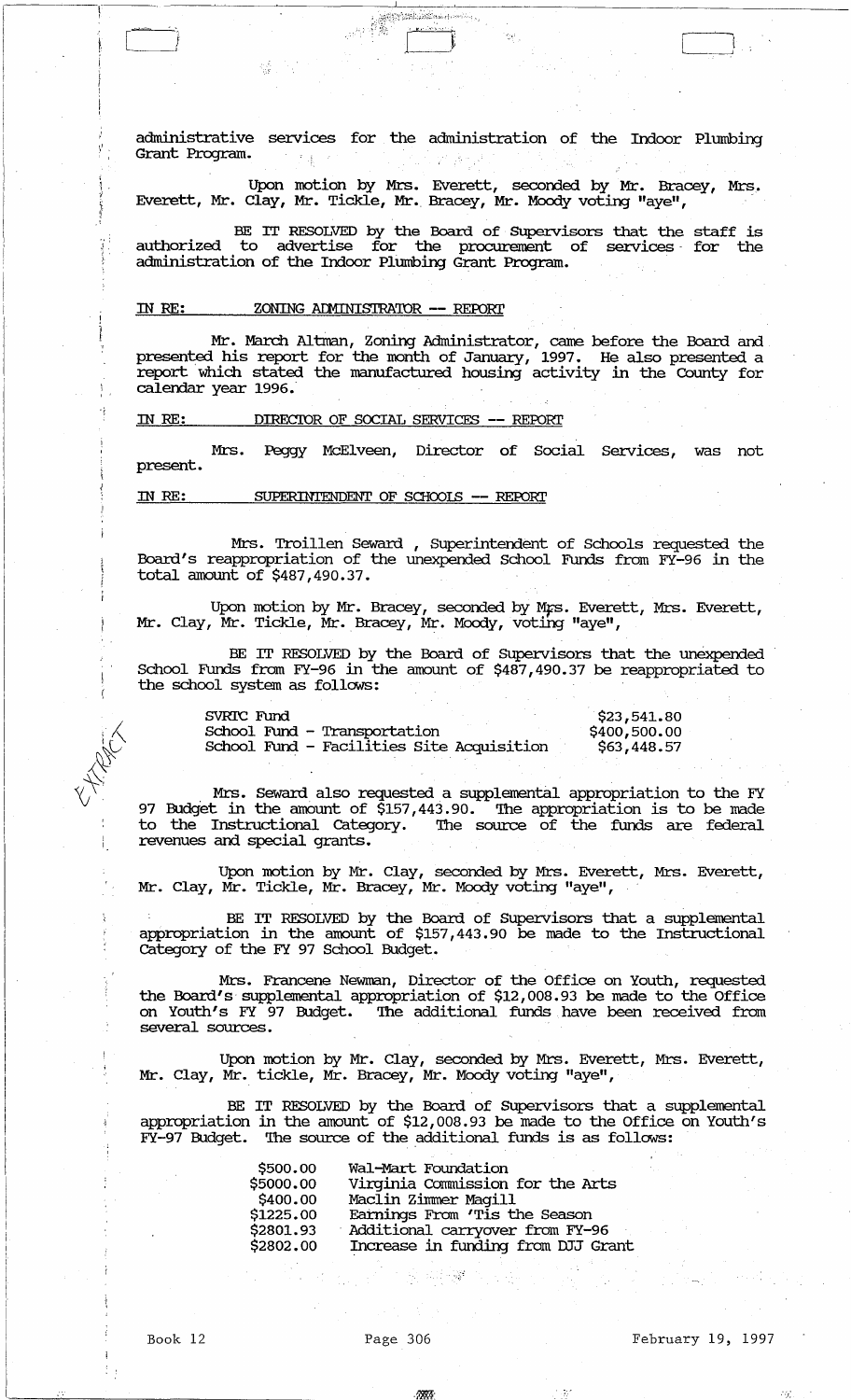IN RE: RECREATION DIRECIOR - REPORT

Å

Mr. Tony Rinaldi, Recreation Director, presented his report for the month of January, 1997.

Mr. Rinaldi presented an-agreement between the Recreation Deparbnent and the Dinwiddie County Public Schools for the use of facilities. Mr. Rinaldi requested the Board consider adopting the agreement.

Upon motion by Mrs. Everett, seconded by Mr. Bracey, Mrs. Everett, Mr. Clay, Mr. Tickle, Mr. Bracey Mr. Moody voting "aye", the following agreement was adopted.

## DINWIDDIE COUNTY DEPARIMENT OF PARKS AND RECREATION AND DINWIDDIE COUNTY SCHOOL BOARD FACILITY AGREEMENT

THIS AGREEMENT, is made and entered into this day of \_\_\_\_, by and between the County of Dinwiddie, Virginia, (the "County") and the Dinwiddie County Public Schools (the "School") through its School Board (the "School Board").

1. Upon request of the Director of the Department of Parks and Recreation (the "Director") and subject to the approval of the SUperintendent of the County Schools (the "SUperintendent"), the School Board will make available to the Board of Supervisors for community park and recreation activities all school areas and. facilities which are suitable for community parks and recreation activities. The County shall have first priority following the Schools.

2. Upon request of the SUperintendent and subject to the approval of the Dinwiddie County Administrator, the Board of SUpervisors will make available to the School Board for school events, activities and/or programs all playground areas or facilities under control or owned by the County which are suitable for school events, activities, and/or programs. '!he Schools shall have first priority following the County.

3. All facilities/field uses are subject to approval by the principal of each respective facility or such principal's designated representative and the SUperintendent.

4. .A schedule of dates for the use of the school facilities will be determined by the Superintendent in advance and this schedule will be arranged as to avoid conflict between school and recreation use wherever possible; provided however, that on the scheduling of said school facilities, school related events and programs will have first priority with the County having next priority. All other uses of school facilities shall be in accordance with a master schedule. The master schedule will be established in meetings to be held in July of each year which shall be attended by the Director of Parks and Recreation and the Superintendent and/or their designated representatives, and other appropriate representatives of the County and the School. A schedule of dates for the use of County park and recreation facilities will be detennined by the Director in advance and this schedule will be arranged as to avoid conflict between recreation and school use wherever possible, provided however, that in the scheduling of said parks and recreation facilities, Department events and programs shall have first priority, with the Schools having next priority.

IN WITNESS WHEREOF, and pursuant to the authority granted, the parties hereto have caused this Agreement to be executed on their behalf.

Ō,

# COUNTY OF DINWIDDIE, VJRGINIA

By

Chairman Dinwiddie County Board SUpervisors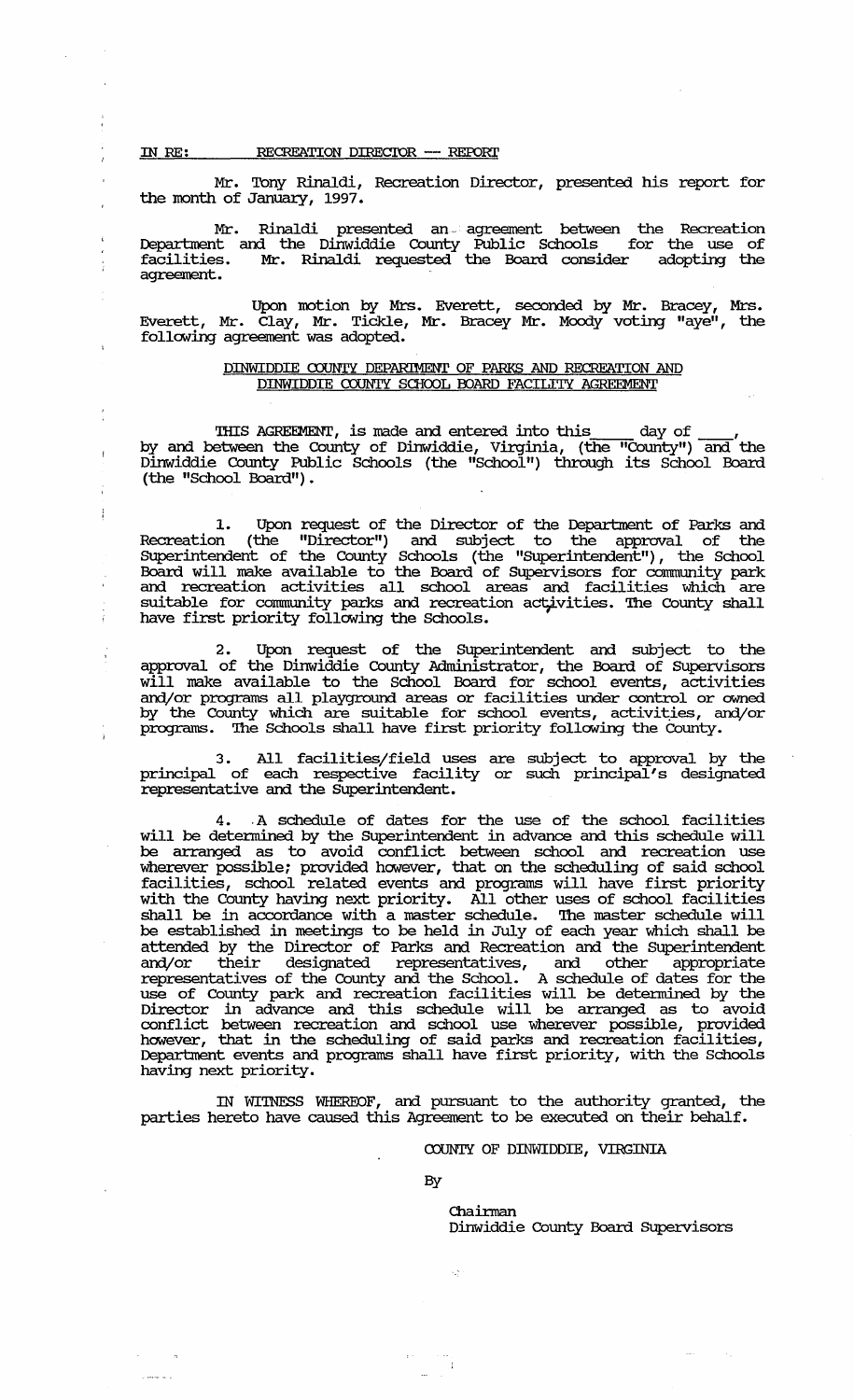#### DINWIDDIE COUNTY FUBLIC SCHOOIS

By<br>Chairman Dinwiddie County School Board  $\mathbf{I}$ 

Mr. Rinaldi requested the Board's consideration in authorizing the expenditure of \$800 to replace the transmission on the Recreation Department tractor.

Upon motion by Mr. Clay, seconded by Mr. Bracey, Mrs. Everett, Mr. Clay, Mr. Tickle, Mr. Bracey, Mr. Moody voting "aye", be it resolved that the Recreation Department is authorized

BE IT RESOLVED by the Board of SUpervisors of Dinwiddie County, Virginia, that the Recreation Department is authorized to expend up to \$800 for the replacement of the transmission on the Recreation Department tractor.

### IN *RE:* DIRECIOR OF WAS'lE MANAGEMENT -- REroRl'

Mr. Denny King, Director of Waste Management, came before the Board and stated that he did not have anything further to present other than the report he submitted prior to the meeting.

# IN RE: DEPUIY EMERGENCY SERVICES COORDINATOR -- REPORT

Mrs. Dawn Titmus, Deputy EMS Coordinator, was not present.

#### IN RE: COUNTY ATTORNEY -- REPORT

Mr. Daniel M. Siegel, County Attorney, came before the Board and stated that he did not have anything to present at this time.

### IN RE: CONSTRUCTION INSPECTOR -- REPORT

Mr. Donald Faison, Construction Inspector, came before the Board and presented his report for the month of January 1997.

#### IN RE: **AIRFORT MANAGER -- REPORT**

Mr. Gordon Winn, Airport Manager, came before the Board and presented his .report for the month of January, 1997.

# IN RE: PART-TIME COMMUNITY SERVICE WORK COORDINATOR

Mr. H.L. Parrish, Probation SuperVisor, came before the Board and requested authorization by the Board for the hiring of the part-time community service work coordinator. The VJCCA Funds provide the monies for this position.

Upon motion by Mrs. Everett, seconded by Mr. Clay, Mrs. Everett, Mr. Clay, Mr. Tickle, Mr. Bracey, Mr. Moody voting "aye",

BE IT RESOLVED by the Board of Supervisors that Mr. Parrish is authorized to hire the part-time community service work coordinator.

# IN *RE:* PRESENTATION OF DINWIDDIE SOIL SURVEY

Mr. Michael Jones, District Conservationist, presented and reviewed the Dinwiddie Soil survey with the Board.

# IN RE: DINWIDDIE AIRPORT & INDUSTRIAL AUTHORITY -- APPOINIMENT

The Board reviewed the three (3) citizen applications which were submitted for the vacancy on the Dinwiddie Airport and Industrial Authority. The three (3) applications were from:

# William Harry Morgan

 $\mathbf{i}$ i

> ., 'J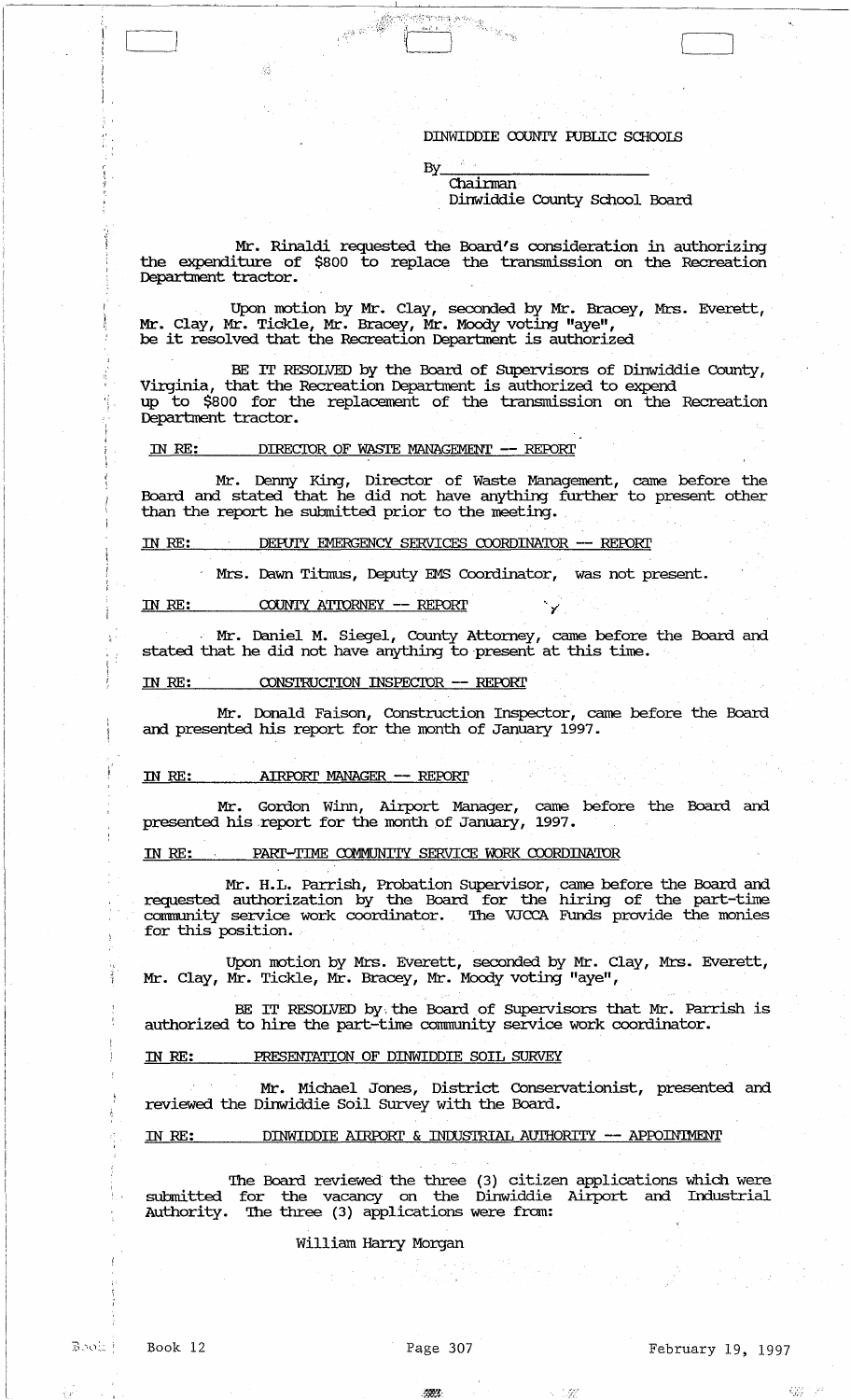# Alfred E. McPeak

# Howard Bruce Maitland

Mr. Bracey nominated Mr. Morgan and Mrs. Everett nominated Mr. Maitland. Mr. Morgan received the supporting votes of Mr. Clay, Mr. Tickle and Mr. Bracey and was thereby appointed to the Dinwiddie Airport and Industrial Authority.

### IN RE: COUNTY ALMINISTRATOR COMMENTS

 $\mathfrak{c}^-$ 

 $\mathbf{I}$ 

 $\frac{1}{2}$ 

*«tf"* 

Mr. Denny Morris, Executive Director of the Crater Planning District Conunission, appeared before the Board requesting the Board's consideration in participating in a regional partnership which would seek funding under the Regional COn'petitiveness Act. '!his Act was approved by the General Assembly enacted in 1996 to encourage localities to work together to enhance their economic competitiveness and Virginia's competitiveness in the world marketplace.

Upon motion by Mrs. Everett, seconded by Mr. Bracey, Mrs. Everett, Mr. Clay, Mr. Tickle, Mr. Bracey, Mr. Moody, voting "aye",

BE IT RESOLVED that the Board of SUpervisors hereby adopts the following resolution:

#### RESOIUTION TO ESTABLISH A REGIONAL PARINERSHIP UNDER THE 1996 VIRGINIA REGIONAL COMPETITIVENESS ACT

A RESOIUTION providing for the establishment of a regional partnership within the Crater Planning District, under the Appomattox Basin Industrial Development Corporation.  $\gamma$ 

WHEREAS, Section 15.1-1227.1 through Section 15.1-1227.5, Code of Virginia, as amended, pennits counties, cities and towns within a planning district to establish a regional partnership for the purpose of encouraging local governments to exercise the options provided by law to work together for their mutual benefit and the benefit of the Commonwealth (known as the Regional Competitiveness Act); and

WHEREAS, the city managers and county administrators within the Crater Planning District have acted as a working group to evaluate the Regional COn'petitiveness Act and developed a concept for the fonnation of a partnership in the Crater District; and

WHEREAS, a concept whereby the regional partnership would be a separate board under the "umbrella" of the Appomattox Basin Industrial Development Corporation (ABIJXX) has been endorsed by the Crater Planning District Commission and the Appomattox Basin Industrial Development Corporation Board of Directors; and

WHEREAS, the guidelines for Virginia's Regional Competitiveness program require that participating local governments within the region adopt a resolution of participation;

THEREFORE BE IT RESOLVED, that the County of Dinwiddie agrees to:

- (1) Establish the Crater Regional Partnership under the provisions of the 1996 Regional Competitiveness Act, in conjunction with the other participating member governments of the Crater Planning District, under the "umbrella" of the Appomattox Basin Industrial Development Corporation; and
- (2) Appoint the Chainnan of the Board of Supervisors and the County Administrator as members of the Crater Regional Partnership.

#### IN RE: BOARD MEMBER COMMENTS

Mr. Clay and Mr. Tickle requested that the staff move forward with the process of changing the name of the airport to the "Dinwiddie Airport."

. !f. ...

I)W,(.

بالمحدث السرار